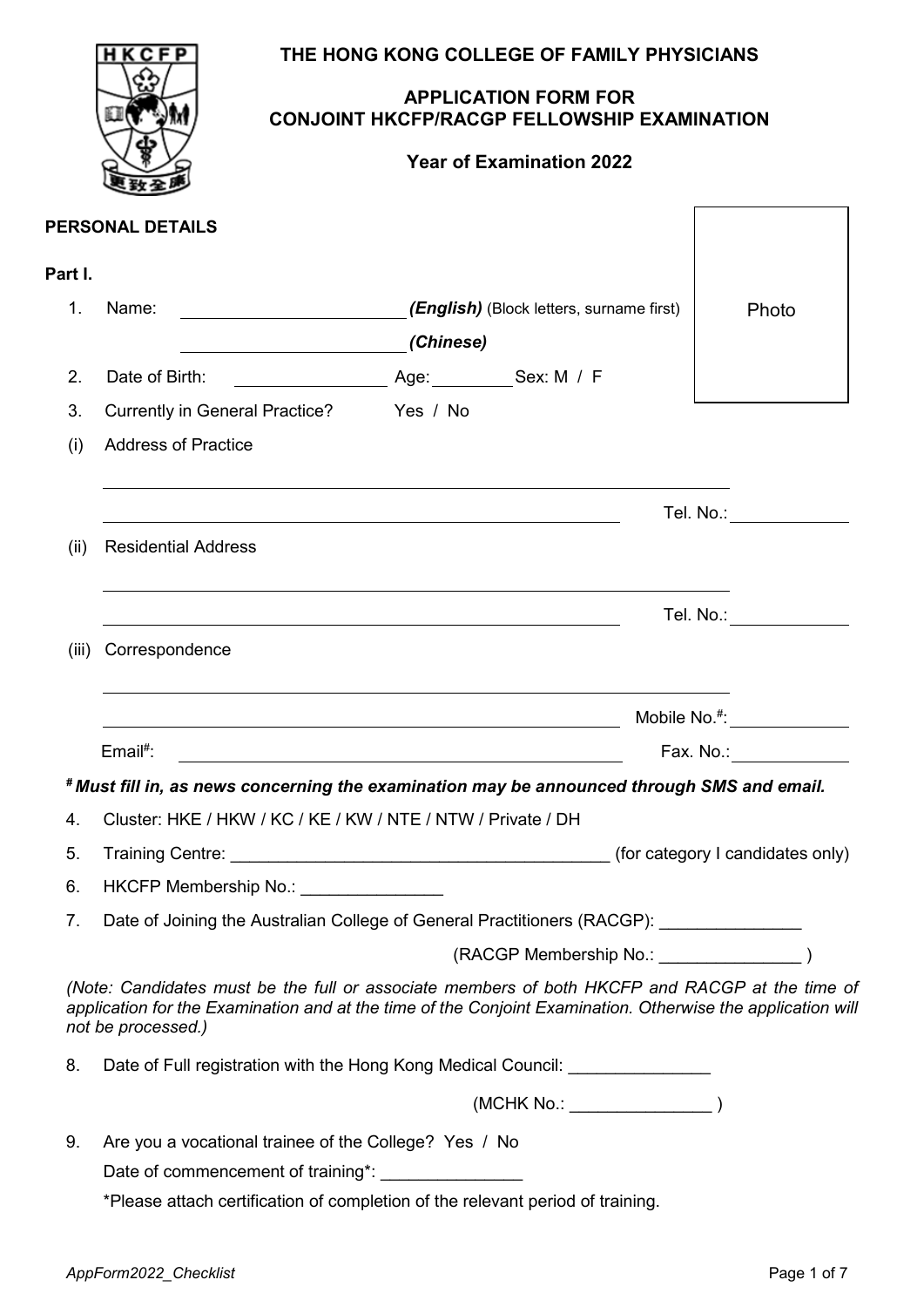# **Part II.**

|  | No. of attempt for Written: | Year of first attempt: | & last attempt: |  |
|--|-----------------------------|------------------------|-----------------|--|
|--|-----------------------------|------------------------|-----------------|--|

2. No. of attempt for OSCE: \_\_\_\_\_\_ (Year of first attempt: \_\_\_\_\_\_\_\_\_\_ & last attempt: \_\_\_\_\_\_\_\_\_\_\_ )

| 3.<br>Segments applied for this year |  |
|--------------------------------------|--|
|--------------------------------------|--|

|                            | $\sim$ |                                   |  |
|----------------------------|--------|-----------------------------------|--|
| <b>Written Examination</b> |        | $\Box$ English Only               |  |
| Clinical Examination*      |        | $\Box$ English Only               |  |
|                            |        | $\Box$ Both Cantonese and English |  |

\* Please tick the appropriate box. Application for changing the media of language use would not be entertained once the application has been accepted.

## **Part III.**

# **A) QUALIFICATIONS**

| Date | Degree/Diploma Obtained | <b>Granting Authority</b> | Country |
|------|-------------------------|---------------------------|---------|
|      |                         |                           |         |
|      |                         |                           |         |
|      |                         |                           |         |
|      |                         |                           |         |

# **B) REGISTRATION**

| Date | <b>Registering Body</b> |  |
|------|-------------------------|--|
|      |                         |  |
|      |                         |  |
|      |                         |  |
|      |                         |  |

# **C) HOSPITAL EXPERIENCE (Intern & Medical Officer) - for category II candidates only**

**Category I candidates use Documentation of Training form for accredited training, list only Internship and unaccredited Hospital experiences here.**

| Period<br>(From - To) | Name of Hospital | Post | Description of Work |
|-----------------------|------------------|------|---------------------|
|                       |                  |      |                     |
|                       |                  |      |                     |
|                       |                  |      |                     |
|                       |                  |      |                     |
|                       |                  |      |                     |
| Total Years:          |                  |      |                     |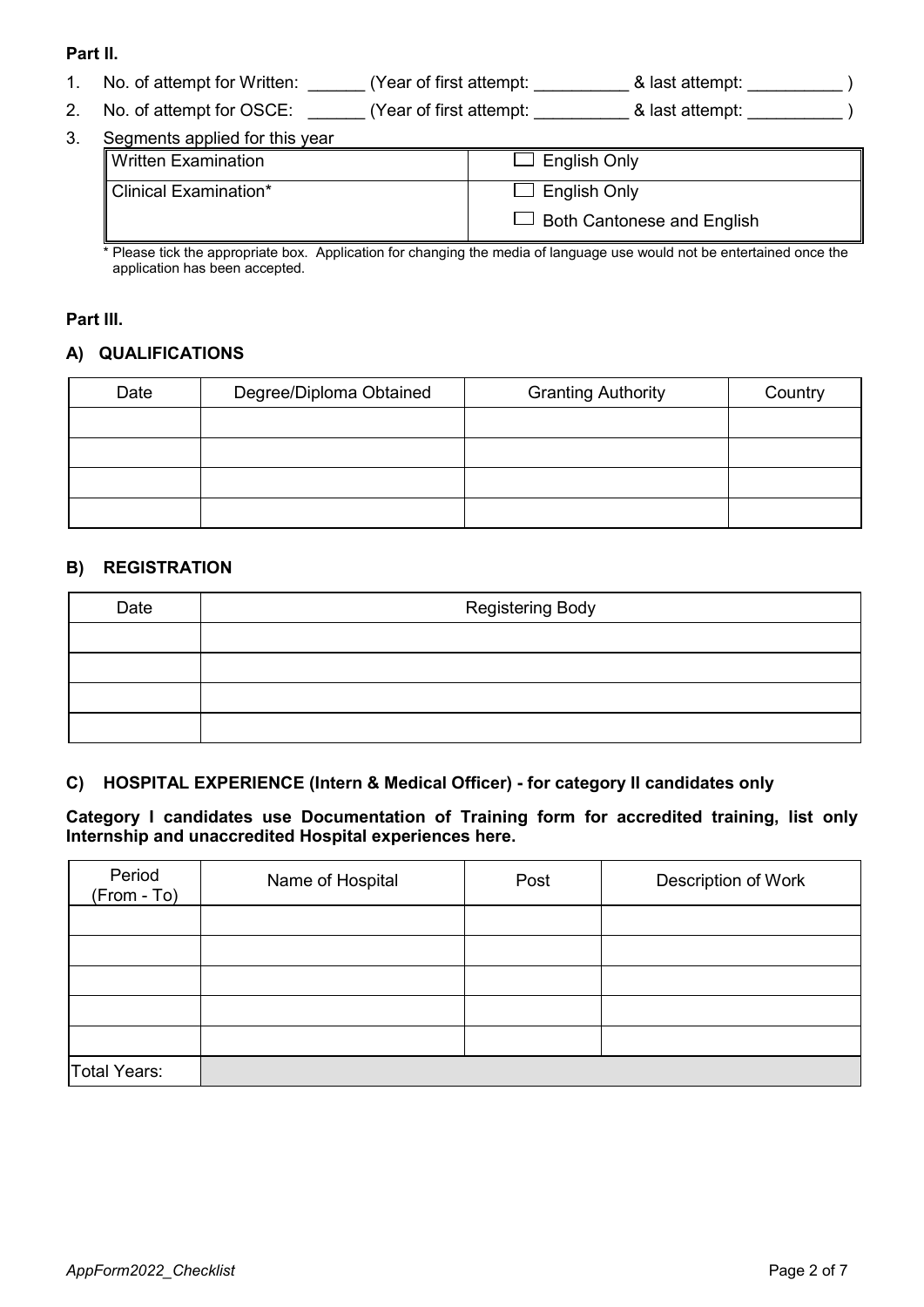**D) GENERAL PRACTICE DETAILS - for category II candidates only (Please insert brief description of every item listed.)**

#### **Category I candidates use Documentation of Training Form for accredited training, list only unaccredited experiences here.**

a. Type of General Practice

| Period<br>$(From - To)$ | Length of<br>Experience<br>(Years & Months) | Venue                                                                        | Type of Practice<br>(Locum, Partner, solo<br>practice, OPD, etc) | Nature of<br>Practice<br>(Part-time/<br>Full-time) |
|-------------------------|---------------------------------------------|------------------------------------------------------------------------------|------------------------------------------------------------------|----------------------------------------------------|
|                         |                                             |                                                                              |                                                                  |                                                    |
|                         |                                             |                                                                              |                                                                  |                                                    |
|                         |                                             |                                                                              |                                                                  |                                                    |
|                         |                                             |                                                                              |                                                                  |                                                    |
|                         |                                             |                                                                              |                                                                  |                                                    |
|                         |                                             |                                                                              |                                                                  |                                                    |
|                         | <b>Total Years:</b>                         |                                                                              |                                                                  |                                                    |
|                         |                                             | Description of practice: (Please use a separate page if space is not enough) |                                                                  |                                                    |
|                         |                                             |                                                                              |                                                                  |                                                    |
|                         |                                             |                                                                              |                                                                  |                                                    |
|                         |                                             |                                                                              |                                                                  |                                                    |

- b. Present practice details (delete as necessary)
	- (i) Solo practice, partnership practice, locum, general OPD, health centre, hospital based, others
	- (ii) Number of patients seen per day

(vii) Other details not listed above

| (iii) | Facilities available: -                                |
|-------|--------------------------------------------------------|
|       | Hospital admission rights (Name of Hospital)           |
|       | General, maternity, specialty, primary care, others    |
|       | Do you do home visits?                                 |
|       |                                                        |
|       | (iv) Staff (please specify the categories and numbers) |
|       | (v) Paramedical facilities available: -                |
|       | Physiotherapy, x-ray, ultrasound, others               |
|       | (vi) Special interest (please specify)                 |
|       |                                                        |
|       |                                                        |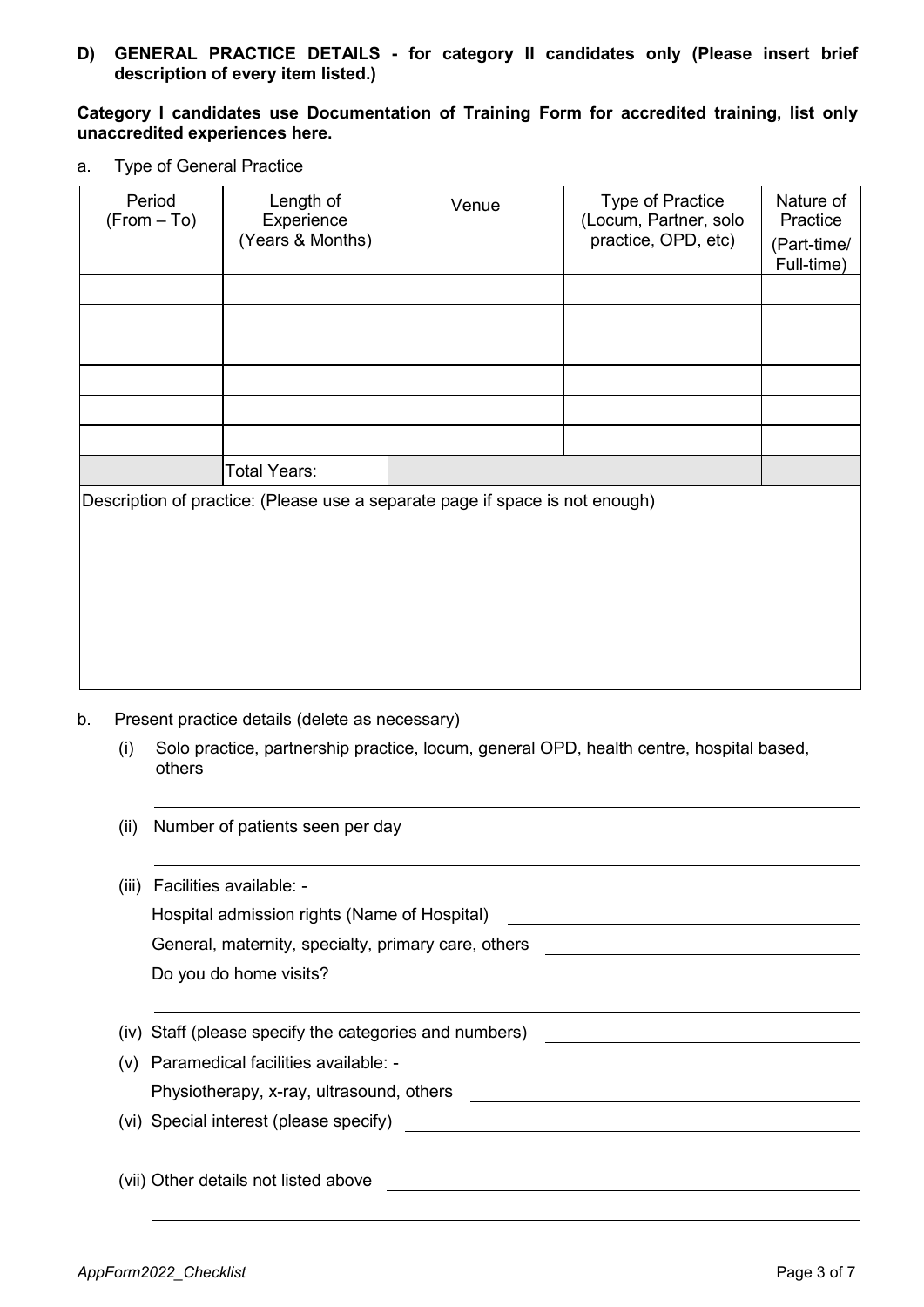**E) OTHER PRACTICES** (If not listed above, e.g. consultancies, St. John's and Red Cross activities, Auxiliary services, etc.)

# **F) ACADEMIC INVOLVEMENT AND ACHIEVEMENT** (Add additional pages if necessary)

- a. Education, undergraduate and post-graduate teaching experience
- b. Research c. Publications d. Scholarships and prizes e. Others

# **G) ADMINISTRATION EXPERIENCE**

#### **H) MEMBERSHIP AND FELLOWSHIP OF OTHER COLLEGES** (Including learned bodies and societies)

#### **I) APCLS CERTIFICATE (Please tick)**

*(Note:*

- *1. All candidates applying to sit for the Clinical Examination of the Conjoint Fellowship Examination MUST possess an APCLS (Advance Primary Care Life Support) certificate issued by the HKCFP. The validity of this certificate must cover the time of the Clinical Examination.*
- *2. For applying the APCLS workshop / examination organized by HKCFP, please contact the College secretariat at 2871 8899.)*

 $\Box$  I now possess a valid APCLS Certificate issued by HKCFP which expires on

(Please note that the APCLS certificate should still be valid at the time of Clinical Examination.)

 $\Box$  I shall only sit for written segments this year (therefore APCLS not required).

#### **J) DECLARATION (required by the Hong Kong College of Family Physicians)**

I understand that the examination application is subject to the final approval of the Board of Conjoint Examination. I hereby agree that I would abide by the rules and regulations set by the Board of Conjoint Examination / Board of Censors; and

I hereby give an undertaking that, on admission to the Fellowship of The Hong Kong College of Family Physicians, I will: -

- **(a)** Uphold and promote to the best of my ability the aims and objects of the College;
- **(b)** Observe the provisions of the Memorandum and Articles of Association and such Regulations and By-laws of the College;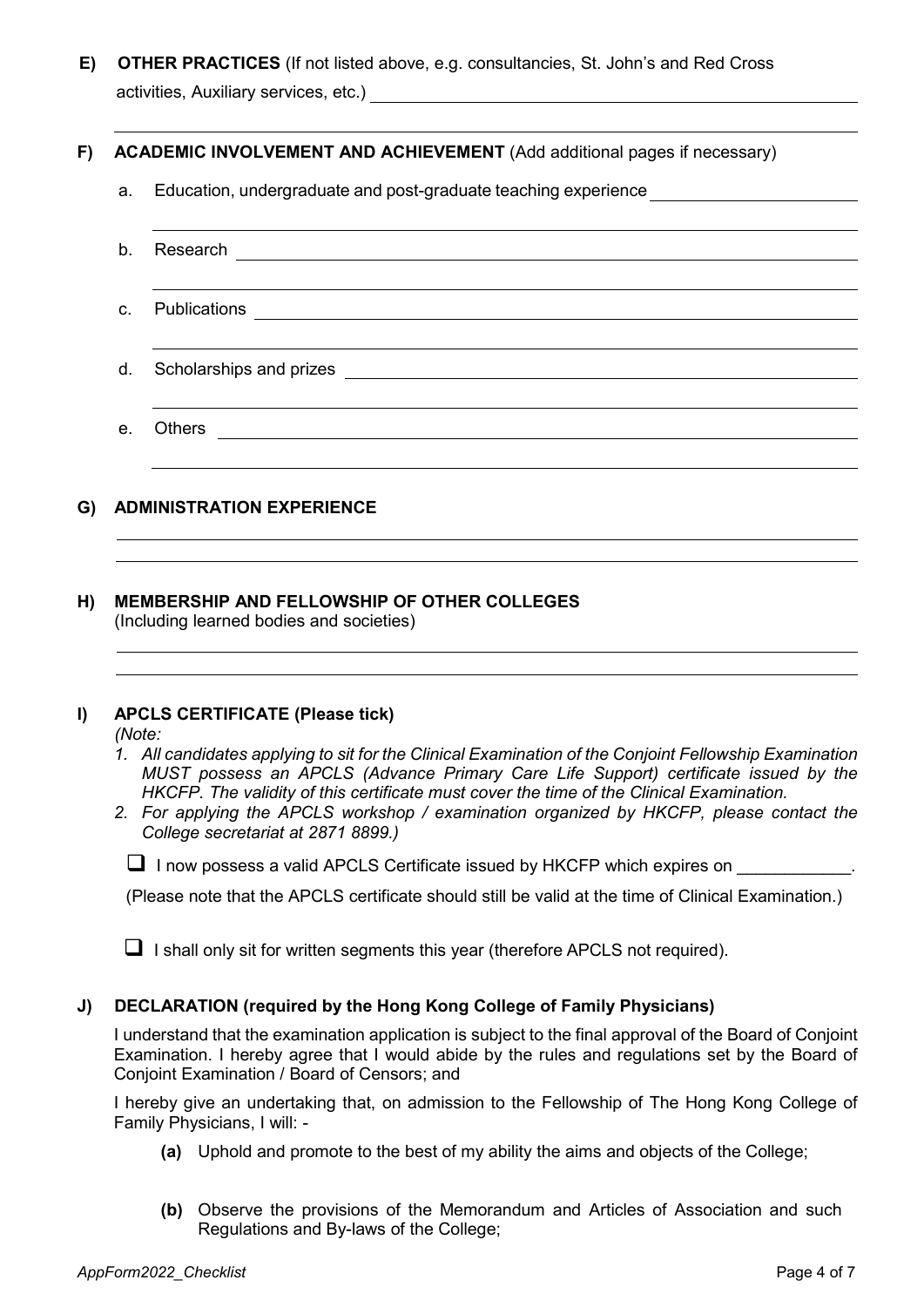**(c)** Undertake and continue approved postgraduate study while I remain in active general practice.

I hereby enclose a cheque of HK\$ *(payable to HKCFP Education Ltd.)* as payment for the application of the FHKCFP/FRACGP Examination. I have read the refund policy and understand all fees paid are not transferable to subsequent examinations.

*NOTE: Members should be aware that passing the Conjoint Fellowship Examination does NOT equate with election to the Fellowship of either the Hong Kong College of Family Physicians or the Royal Australian College of General Practitioners. Those wishing to apply for Fellowship of either or both College(s) should ensure that they satisfy the requirements of the College(s) concerned, including the QA & A requirement.*

| Date                           | Signature                                                                                                                                                                                                                                                               |
|--------------------------------|-------------------------------------------------------------------------------------------------------------------------------------------------------------------------------------------------------------------------------------------------------------------------|
|                                | Name in Block Letters                                                                                                                                                                                                                                                   |
| <b>CATEGORY I CANDIDATES:</b>  | Must provide <b>Supportive Training Evidence</b> to state that<br>candidate has fulfilled the required period of training as stated<br>in the announcement.                                                                                                             |
| <b>CATEGORY II CANDIDATES:</b> | Supportive evidence of length of general practice experience in<br>the form of a letter on headed notepaper together with a<br>written declaration must accompany this application                                                                                      |
|                                | (Note: Doctors who are fully registered with the Hong Kong<br>Medical Council and have been predominantly in general /<br>family practice in Hong Kong for not less than five years by<br>the time of the Conjoint Examination may apply as Category II<br>candidates.) |
| <i><b>Please note:</b></i>     |                                                                                                                                                                                                                                                                         |

*All successful candidates applying for the award of the RACGP Fellowship will be subject to the decision of the RACGP.* 

Updated: Feb 2022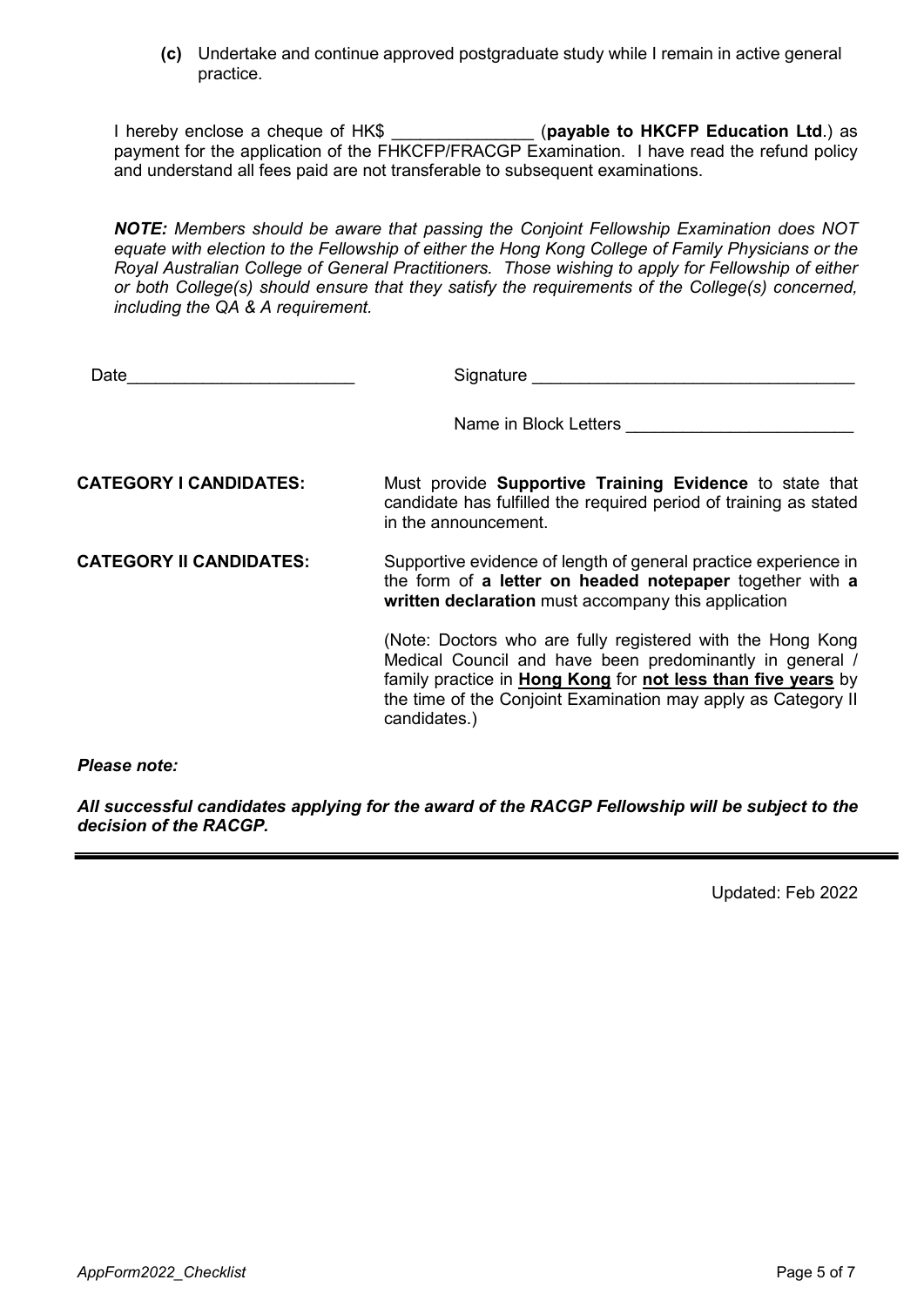

# **CONJOINT HKCFP/RACGP FELLOWSHIP EXAMINATION 2022 APPLICATION CHECKLIST**

*Please note that the applicant should satisfy all the required criteria for applying Conjoint Examination 2022. The checklist as highlighted below is for reference only. Detailed criteria should be referred to the "Requirements and Eligibility for applying Conjoint Examination" as published in both the FP Links and the College Website [http://www.hkcfp.org.hk.](http://www.hkcfp.org.hk/)* 

| 1. FULLY COMPLETED APPLICATION FORM                                                                                                                                                                                                                                                                                                            | □      |
|------------------------------------------------------------------------------------------------------------------------------------------------------------------------------------------------------------------------------------------------------------------------------------------------------------------------------------------------|--------|
| 2. RECENT PHOTOGRAPH                                                                                                                                                                                                                                                                                                                           | $\Box$ |
| 3. CHEQUE MADE PAYABLE TO: "HKCFP EDUCATION LTD."                                                                                                                                                                                                                                                                                              | $\Box$ |
| i.<br>Application Fee: \$3,000                                                                                                                                                                                                                                                                                                                 |        |
| ii.<br><b>Examination Fee:</b><br>Full Examination (Written + Clinical): \$33,000<br>Written Examination only: \$16,500<br>Clinical Examination only: \$16,500<br>$\blacksquare$                                                                                                                                                               |        |
| Any applicant who is found not to meet the eligibility requirements will be automatically withdrawn<br>from the examination segment, the examination fee and application fee will be fully refunded.                                                                                                                                           |        |
| <b>4. SUPPORTING DOCUMENTATIONS</b><br>Accredited training / general practice experiences -<br><b>CATEGORY I CANDIDATES:</b>                                                                                                                                                                                                                   | □      |
| > Written Examination - Completion of at least 15 months of approved training by<br>31 March 2022 <sup>#1</sup> .<br>> Clinical Examination - Completion of at least 39 months of approved training<br>by 31 March 2022#1.<br>#1 Supportive evidence:                                                                                          |        |
| <b>Current Trainee: Documentation of Training Form</b><br>I)<br>Completed Training: Certificate of Completion of Training issued by BVTS<br>ii)<br><b>CATEGORY II CANDIDATES:</b>                                                                                                                                                              |        |
| Written and Clinical Examinations: Being predominantly in general practice in<br>Hong Kong for not less than five years by 30 June 2022 <sup>#2</sup> .<br>#2 Supportive evidence:                                                                                                                                                             |        |
| i) Certification letter on headed notepaper<br>ii) Written Declaration                                                                                                                                                                                                                                                                         |        |
| 5. Evidence of 'financial' RACGP membership<br>(i.e. Copy of membership card or payment receipt.)                                                                                                                                                                                                                                              | □      |
| 6. Evidence of full or limited registration with the Hong Kong Medical Council<br>(i.e. Copy of the latest** Annual Practising Certificate.)<br>** The 2021 certificate is acceptable if the 2022 certificate is not available.)                                                                                                               | □      |
| 7. Pre-requisite for Clinical Examination -<br>APCLS Certificate issued by HKCFP, and<br>The validity of this certificate must span the time at which the application for the<br>Examination is submitted AND the time of the Clinical Examination.<br>No APCLS is required (for candidates applying for the Written Examination only).<br>ii. | □      |